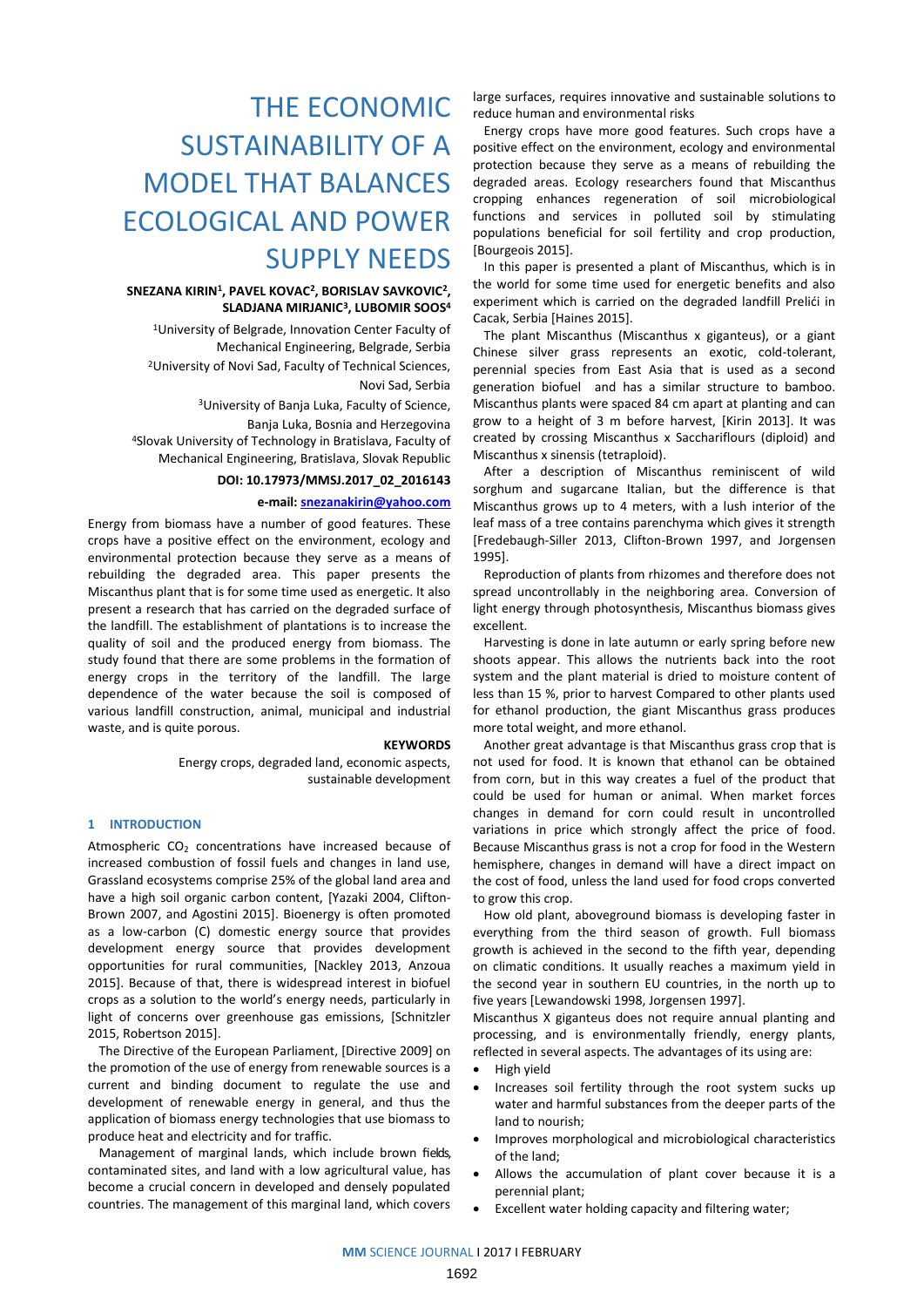- Significant reduction in greenhouse gas emissions compared to the conventional fuels;
- Provides habitat for birds and mammals through the lush vegetation, because there is no enemy because it is not a plant table, [Bassam 2001];
- It has zero emissions of  $CO<sub>2</sub>$  (CO<sub>2</sub> released during combustion in the same amount that it was necessary for the growth of biomass so maintain the natural balance);
- Carbon sequestration from land, [Nsanganwimana 2014, Semere 2007];
- Low maintenance cost, after the establishment of plantations (has a very low nutritional needs - effectively leverages nitrogen and therefore is able to grow on barren land without the aid of heavy fertilization).

The challenges that must be resolved to growing crops were commercially:

- Easy expansion (this hybrid is sterile and therefore spreads vegetative - via their rhizomes).
- Expensive establishing plantations
- Transportation of the harvested material
- Expensive storage.

In the United States are many types of Miscanthus grown as ornamental plants for more than 100 years, and today it is in the United States increasingly explore the possibilities of application of Miscanthus as a biomass energy and there are attempts to develop more effective, more commercial types of Miscanthus grass in order to reduce the nation's dependence on foreign oil. There are reports about the research possibilities of using Miscanthus as a raw material for plastics and other traditional petroleum products.

In Japan, Miscanthus varieties are successfully cultivated and used as building material for thousands of years. It is believed that the life of giant Miscanthus from 15 to 30 years.

According to A. Schnitzler and F. Essl, [Schnitzler 2015], the invasion potential of Miscanthus species needs to be thoroughly tested and monitored.

### **2 EXPERIMENTAL MATERIALS AND METHODS**

## **2.1.** *Economic indicators*

The experiment was conducted to establish the biomass is degraded surface landfill Prelići in Cacak, Serbia [Haines 2015]. The economic component of energy crops is based on the assumption that these plantations are exploited at least 20 years. Formation and planting is cheaper than the technology used for the exploitation of other renewable and alternative energy sources such as hydro, solar panels, wind generators and so on. The cost of procurement of materials and equipment for planting Miscanthus are given in Tab. 1.

| <b>DESCRIPTION</b>      | Value in Euro with VAT |  |  |
|-------------------------|------------------------|--|--|
| Supply of rhizomes      | 2404,35                |  |  |
| (EUR cent 0.17 / piece) |                        |  |  |
| Supply of herbicide and | 166,6                  |  |  |
| treatment               |                        |  |  |
| Tools, PPE and fuel for |                        |  |  |
| transport workers and   | 153,33                 |  |  |
| watering                |                        |  |  |
| Total per hectare       | 2724,28                |  |  |

**Table 1.** Costs of procurement of materials and equipment for planting Miscanthus

The initial investment was 5.448 EUR. Net present value with a discount rate of 8% 32,083,02 €, with a discount rate of 12%, € 21,414.47. Internal rate of return of the project is 20%, and is an effective project because this rate is higher than the interest rates on the market. Based on planning assumptions refund period is about 7 years.



Figure 1. Biomass and pellets of Miscanthus, [Clifton-Brown 2007]

## **2.2.** *Planting*

For planting this plant, it was necessary to prepare the land. It is recommended plowing to 30 cm depth. After the development and consideration of various parameters and references approached procurement rhizomes. For this tour purchased 28000 rhizomes Miscanthus X giganteus, which are covered in the landfill Prelići and a few experimental plants [Haines 2015].

The landfill Prelići planted 26130 pieces of rhizome. On the experimental plots for research and promotion of biomass with different characteristics of land and various altitudes planted in 1870 pieces of rhizome (Tab. 2).

| $\frac{1}{2}$ | Parcel              | Surface, Ar    | No of<br>thizomes | Altitude, m | Plant<br>Orientation | ℅<br>The level of<br>emergence<br>planting |
|---------------|---------------------|----------------|-------------------|-------------|----------------------|--------------------------------------------|
| 1.            | Zablaće             | $\overline{2}$ | 250               | 230         | S                    | 80                                         |
| 2.            | Gornja<br>Gorevnica | 1              | 120               | 317         | S-E                  | 80-90                                      |
| 3.            | Rošci 1             | 3              | 380               | 593         | S-W                  | 80                                         |
| 4.            | Rošci 2             | $\overline{c}$ | 250               | 762         |                      |                                            |
| 5.            | Sime<br>Sarage      | 1              | 120               | 242         | W-E                  | 90                                         |
| 6.            | Slatina             | $\overline{2}$ | 250               | 263         | W                    | 60-70                                      |
| 7.            | Trbušani            | 2              | 250               | 257         | S-W                  | 80                                         |

#### **Table 2.** Overview of experimental plots Miscanthus

The landfill was before planting, because of the large weeds, treated with total herbicide while other plots were not treated. Planting is done at all locations manually. The landfill could not be done due to mechanical planting large quantities of pebbles or gravel, soil and humus, which is used to cover the waste.

Soil analysis of landfills and other locations where Miscanthus is planted, it was found that it is not necessary to perform additional fertilization to increase yields to the soil acidity in terms that is tolerant.

## **3 RESULTS AND DISCUSSION**

Land that was analyzed was taken from a depth of 0 to 30 cm, weight about 1.5 kg and on that occasion analyzed was soil properties such as acidity and the content of calcium carbonate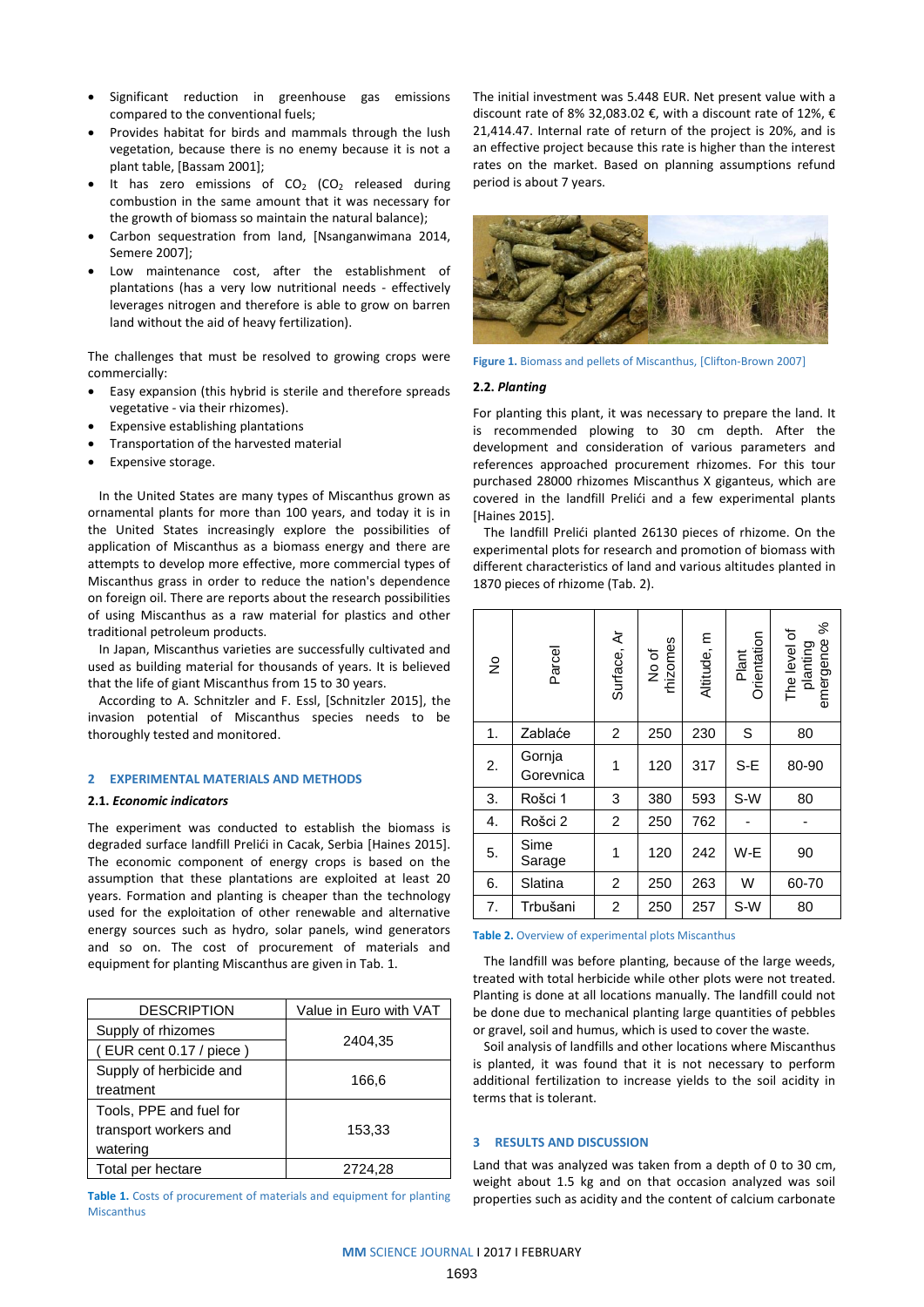(CaCO<sub>3</sub>), humus, nitrogen (N), phosphorous pentoxide (P<sub>2</sub>O<sub>5</sub>) and potassium oxide  $(K_2O)$  [Haines 2015].

Based on the laboratory report on the chemical analysis of soil, it can be concluded that the value of land landfill is same as the value of the land on experimental plots or deviate to a lesser extent, from experimental plots or are within optimal values.

Location Parameter of chuck highness Diameter of chuck Landfill Prelići | 12,11 | 0,52 G. Gorevnica | 18,06 | 0,45 Trbušani 8,15 0,37 Rošci 1 7,62 1 0,37 Rošci 2 | - | -Slatina 17,12 0,46 Zablaće **16,98 | 0,59** Sime Sarage | 21,15 | 0,59

Tab. 3 shows the development of the plants, which were obtained by measuring the height and diameter of the tree, after two months.

#### **Table 3.** Parameters obtained in the period 14-22.06.2012.

The measurements are taken on marked plants, which serve as a sample. This table indicates that the location Rošci 2 has not received any plant, which means that the land above 593 meters above sea level is not suitable for plant Miscanthus.

On the basis of the calculated average yields lower energy plants Myscantus in the amount of 340 t / ha for the exploitation period of 20 years, a total of 2 hectares, with 600 tons produced Miscanthus to replace about 250 tons of coal or 280,000 gallons of oil, or about 280000 m3 of gas for heating.

Using biomass achieves a reduction of greenhouse gas emissions into the atmosphere and the greenhouse effect. It is important to point out that for every megawatt hour (MWh) of electricity consumed must dig more than 3 tons of coal whose burning in the thermal power plant in the atmosphere dropped 500 kilograms of ash more than 1,500 kilograms of carbon dioxide. Also this method of combustion is lost about 2 MWh of heat, which is equivalent to 200 cubic meters of natural gas.

In winter JKP "Komunalac" Čačak, benefits of electricity and gas for heating from his business premises. The average annual gas consumption for the building of the Management Board of the company for heating amounts to 12,000 m3 of gas. On the basis of the anticipated yield of miscanthus, it could be used instead of gas for a period of about 24 years. Extending miscanthus plantations from the current 2 hectares on 4 hectares would ensure the supply of heat to all rooms of Administration building which is now used the energy gas, as well as RJ "Cleanliness and maintenance" which is now heated with electrical furnaces.

# **4 CONCLUSIONS**

Authors of accepted papers will be required to transfer copyrights to the publisher. Based on the results shown in practice can confirm the hypothesis that it is possible to establish the production of energy plantations in the landfill, or in other degraded sites. It was observed that Miscanthus should be planted above 593 meters above sea level. It can be concluded that it is justified use of biomass in order to reduce dependence on energy suppliers in order to reduce the use of fossil fuels with the aim of increasing energy efficiency and sustainable development.

As the price of production of 1 t of biomass pellets around 65.00 €/ t, while the price of one ton of pellets from biomass in the market is around  $\epsilon$  140.00, based on the research results, based on an analysis of all costs were made during the formation of plantations and the planned costs for the 20 years of the crop, based on dynamic criteria for investment decisions, it was found that the production of energy biomass from Miscanthus is justified and economically acceptable.

The research found that there are certain problems in the formation of energy crops in the territory of the landfill. There was a heavy dependence on water because the ground landfills composed of various construction, animal, and industrial waste and is quite porous.

#### **ACKNOWLEDGMENTS**

Authors would like to thank Serbian Ministry of Education, Science and Technological Development which supported this work in form of project and Secretariat for Science APV with support for the CEEPUS project.

#### **REFERENCES**

**[Agostini 2015]** Agostini*,* F., Gregory*,* A.S., Richter*,* G.M., Carbon Sequestration by Perennial Energy Crops: Is the Jury Still Out? BioEnergy Research 8 (3)*,* 2015*,* p. 1057.

**[Anzoua 2015]** Anzoua*,* K.G., Suzuki*,* K., Fujita*,* S., Toma*,* Y., Yamada*,* T. Evaluation of morphological traits, winter survival and biomass potential in wild Japanese Miscanthus sinensis Anderss. Populations in northern Japan, Grassland Science 61 (2)*,* 2015*,* p. 83.

**[Bassam 2001]** Bassam, N., Heismann, W. Harvesting and Storage of Miscanthus. In: Miscanthus for energy and fiber (Eds MB Jones and M Walsh), James & James, London, 2001, p. 86- 108.

**[Bourgeois 2015]** Bourgeois, E., Dequiedt, S., Lelièvre, M., Oort, F., Lamy, I., Ranjard, L., Maron, P. Miscanthus bioenergy crop stimulates nutrient-cycler bacteria and fungi in wastewatercontaminated agricultural soil, Environmental Chemistry Letters 13 (4). 2015, p. 503-511.

**[Clifton-Brown 1997]** Clifton-Brown, J., Jones, M.B. The thermal response of leaf extension rate in genotypes of the C4-grass Miscanthus: an important factor in determining the potential productivity of different genotypes, Journal of Experimental Botany 48 (313), 1997, p. 1573-1581.

**[Clifton-Brown 2007]** Clifton-Brown, J., Joern, B., Jones, M. Carbon Mitigation by the Energy Crop, Miscanthus. Global Change Biology 13 (11), 2007, p. 2296-2307.

**[Directive 2009]** Directive 2009/28/EC of the European Parliament and of the Council of 23 April 2009 on promotion of the use of energy from renewable sources and amending and subsequently repealing Directives 2001/77/EC I 2003/30/EC.

**[Fredebaugh-Siller 2013]** Fredebaugh-Siller, S., Suski, C., Zuckerman, Z., Schooley, R. Ecological correlates of stress for a habitat generalist in a biofuels landscape, Canadian Journal of Zoology 91, 2013, p. 853–858.

**[Haines 2015]** Haines*,* S.A., Gehl*,* R.J., Havlin*,* J.L., Ranney*,* T. G. Nitrogen and Phosphorus Fertilizer Effects on Establishment of Giant Miscanthus, BioEnergy Research 8 (1)*,* 2015*,* p. 17-27.

**[Jorgensen 1995]** Jorgensen, U. Macro propagation of Miscanthus. In: Fachagentur Nachwachsende Rohstoffe e.v., editor. Symposium Miscanthus, Schriftenreihe "Nachwachsende Rohstoffe", Vol. 6, 1995, p. 27-30.